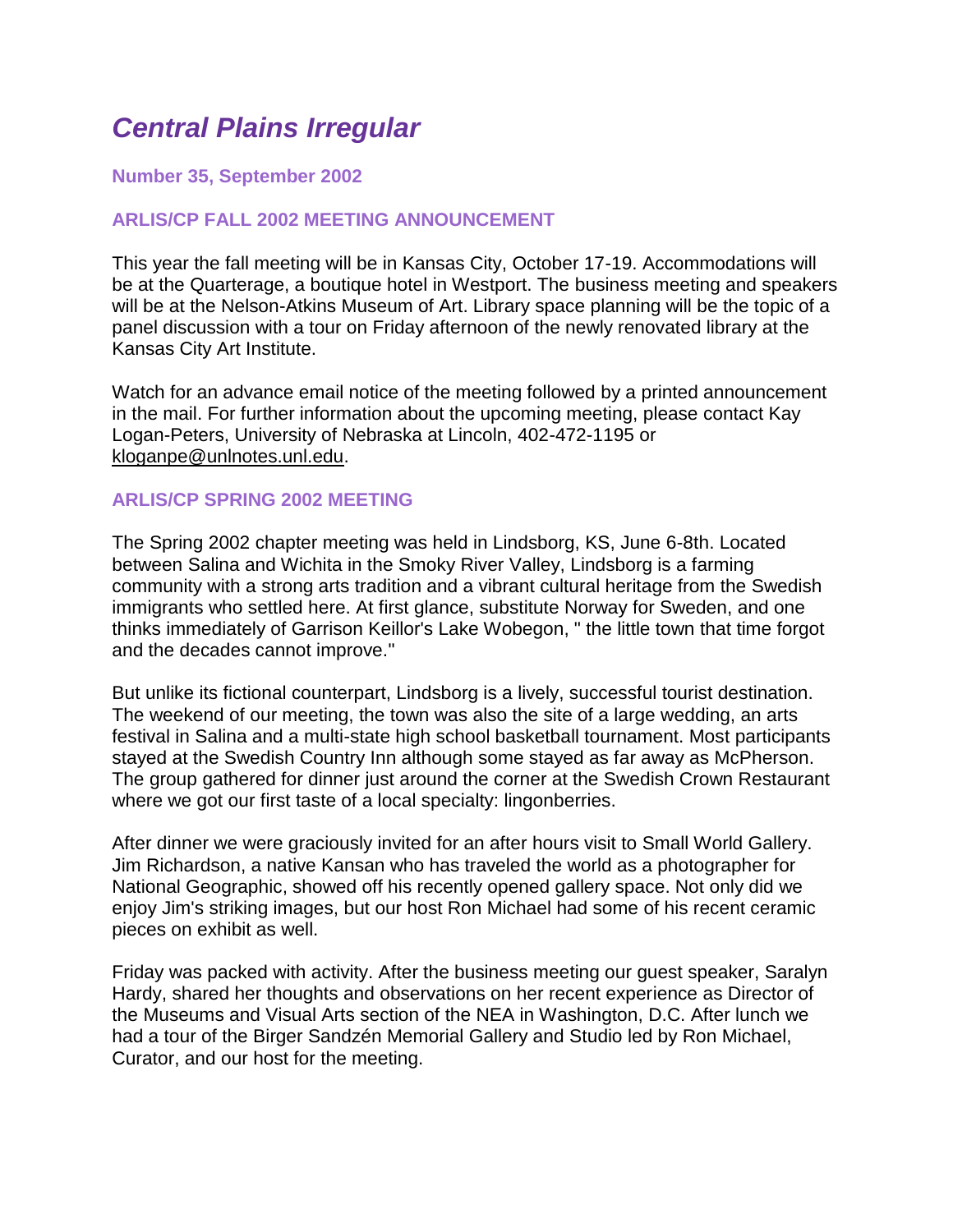Just a few blocks away but worlds apart stylistically, we visited the Red Barn Studio to view the work of Lester Raymer. That evening, everyone enjoyed an Italian dinner at the Renaissance Café in Assaria, KS. Besides its rather unusual location, (inside a former school gymnasium), the menu featured over 60 different kinds of soda from around the world: cactus flower, peach, pear, Sangria and Grape Nehi, just to name a few.

On Saturday morning part of the group went on a guided folk-art tour of the area with Ron, our host extraordinaire. Some of us stayed to shop on Lindsborg's flower-lined main street and try our luck spotting some wild dalas. We were delighted to catch a glimpse of Salvador Dala but the rare Dalahippus Lindsborgensis eluded us that day. To identify each of Lindsborg's Wild Dala Horses, consult the Official Field Guide at www.prairiefusiongraphics.com (click on Portfolio/brochures) or to learn more go to [www.lindsborg.org.](http://www.lindsborg.org/)

## **MEMBER NEWS**

## **Nebraska**

**Kathy Corcoran** left Joslyn Art Museum in January 2002 to become Library Director of the Munson-Williams-Proctor Art Institute in Utica, New York. Kathy, who was originally from Buffalo, NY, says she very much enjoys her new job and is happy to be nearer to home. **Christine Jorgensen**, who replaced **Toni Stevenson Reese** as Reference Librarian at Josyln in January 2001, has been promoted to the Head Librarian position. After a hectic six months, Christine reports she has hired a new part-time Library Technician, **John Armstrong**, and is busy taking two classes per semester toward her MLS. She is on track to receive her degree by the end of 2003.

#### **Oklahoma**

The newest chapter member is no stranger to the Central Plains. **Susan Bobo** started last April as Architecture Librarian at Oklahoma State University. Susan graduated from KU with a degree in art history and her MLS is from OU. For many years she worked for arts organizations and libraries in Tulsa, OK. Most recently she was Library Director at a small private college in Orlando, FL.

#### **Missouri**

**Gloria Short** has a happy excuse for missing the spring meeting in Lindsborg. She and her husband were flying back from their dream trip to Italy, May 28-June 7. Their itinerary reads like an art history survey with stops in Pisa, Assisi, Ravenna, Florence, Venice, Pompeii, Rome and Vatican City. The "tour scrapbook" is currently "on loan" at her mother's house In Carthage, MO. Hopefully Gloria will bring it with her to the fall meeting in Kansas City.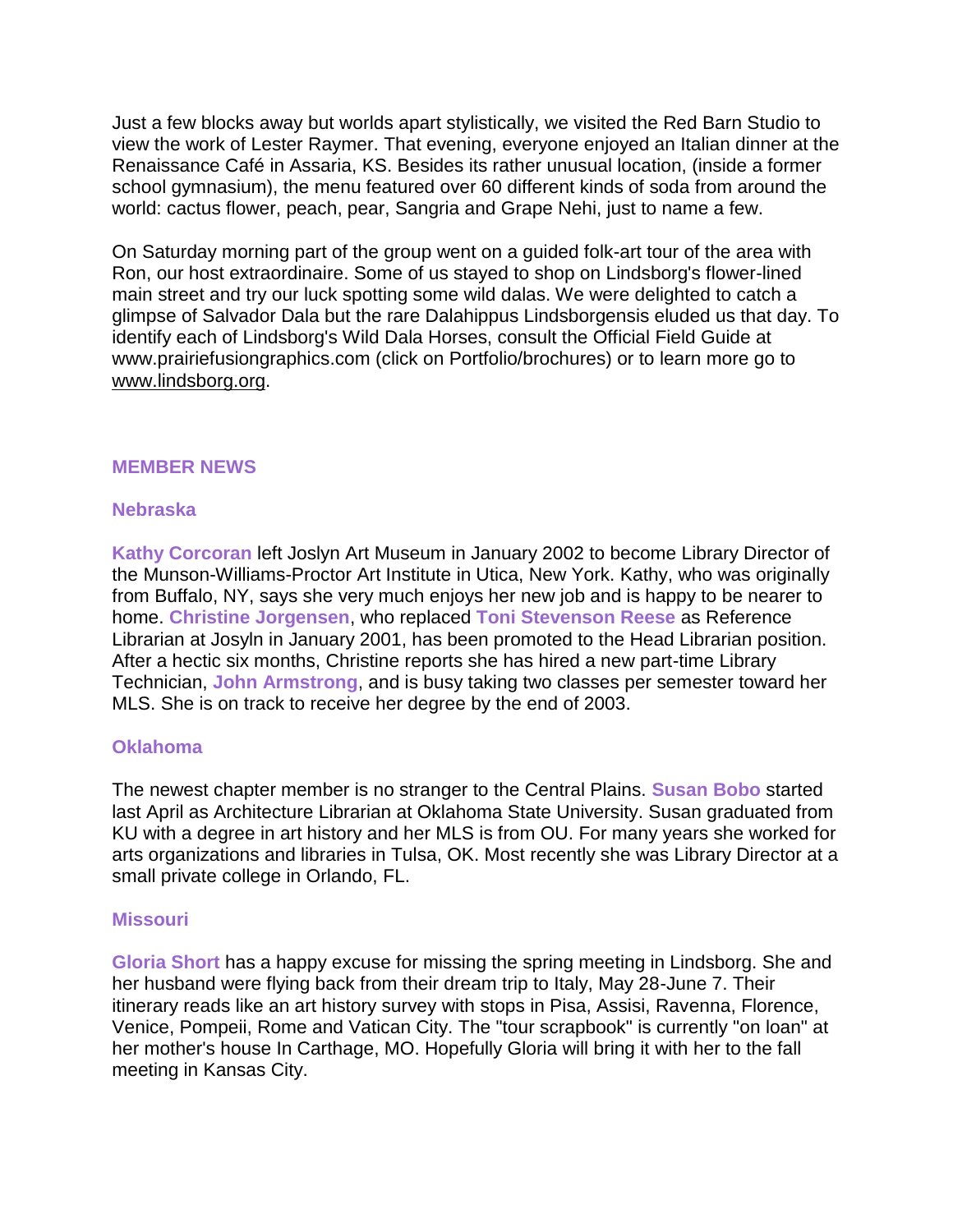**Jane Zander** sends the latest news at the Nelson-Atkins Museum: the new parking garage is almost completed. The grand opening ceremony with new turf and reflecting pool is planned for mid-October. In July, Jane and **Katherine Reed** attended a workshop given by the Bibliographical Center for Research and held at Kansas City Community College. The purpose of the workshop was to review the principles of cataloging audiovisual formats. "The Nelson has lots of videos," Jane writes, and "we would like to get them cataloged BEFORE videos are a total technology of the past." Along that line, the staff have been working hard to standardize cataloging policies and **Cindy Barth**, with her prior experience at the Munson-Williams-Proctor Institute, has been instrumental in getting this much needed project going. In September, Cindy celebrates her first anniversary as Head Librarian at the Nelson-Atkins Museum.

**Margaret Miller**, formerly on staff at the Nelson, is now a librarian at Longview Community College in Missouri.

After two years on acting status, **Marianne Cavanaugh** has accepted the position of Head Librarian for the Richardson Memorial Library, St. Louis Art Museum. She has been at the library since 1989 and is active in numerous professional library organizations. Most recently, Marianne was co-chair of the hugely successful first joint conference of ARLIS/NA and VRA held in St. Louis last March.

More exciting news from SLAM: the Richardson Memorial Library, together with the libraries at the Missouri Botanical Garden and the Missouri Historical Society, has received a grant from the Mellon Foundation, as part of the new St. Louis Research Libraries Consortium. The first project will be to implement a shared library system using the Innovative Interfaces software. Hopefully, this will be the first of many collaborative projects for the Consortium in the years to come.

#### **Kansas**

In early September, **Lois Crane**, with the help of 10 volunteers, moved the library at the Wichita Art Museum into new, expanded quarters. It took five days, but, Lois writes, "I am no longer squeezed in among boxes, stacks of paper and books. For the first time I have storage space for supplies and ample shelf space for books, at least for now!" The renovation and building expansion at the museum should be completed in early 2003.

As you may have read on ARLIS-L recently, our own **Suzy Frechette**, St. Louis Public Library, has just been nominated to be the next Midwest Regional Representative, ARLIS/NA. If all goes well, Suzy will assume this responsibility from **Ursula Kolmstetter** during the Baltimore meeting for a two-year term.